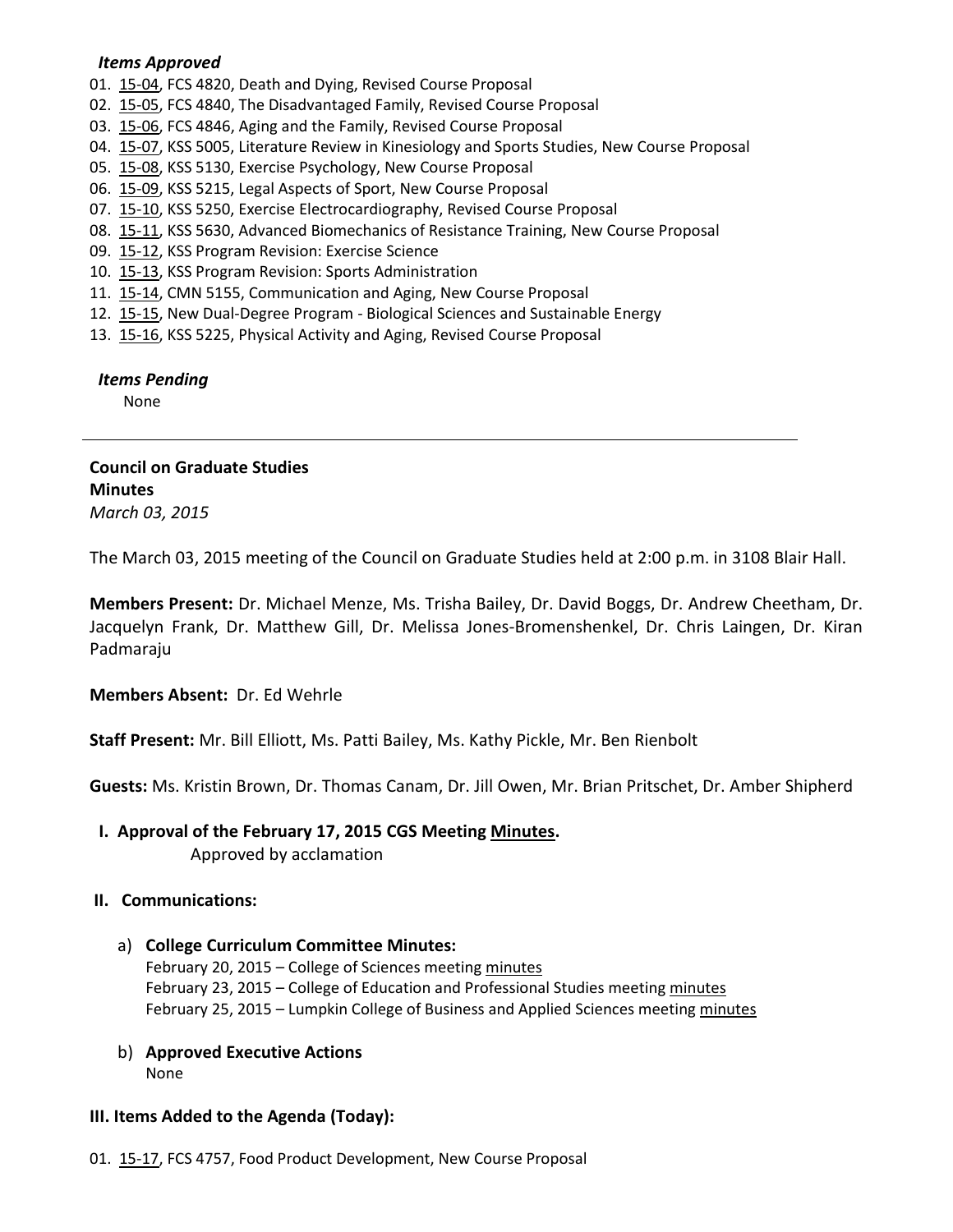#### 02. [15-18,](http://castle.eiu.edu/~eiucgs/currentagendaitems/agenda15-18.pdf) MBA Program Revision: Added Delivery Method as Online Program

#### **IV. Items Acted Upon:**

01. [15-04,](http://castle.eiu.edu/~eiucgs/currentagendaitems/agenda15-04.pdf) FCS 4820, Death and Dying, Revised Course Proposal; Kathleen O'Rourke presented the course at last meeting. Revisions were requested and made prior to vote at this meeting. Council approved unanimously; Effective date – Summer 2015

(3-0-3) FCS 4820, Death and Dying, Revised Course Proposal Issues of death and dying and their implications for individuals and their families.

Prerequisite(s): None

02. [15-05,](http://castle.eiu.edu/~eiucgs/currentagendaitems/agenda15-05.pdf) FCS 4840, The Disadvantaged Family, Revised Course Proposal; Kathleen O'Rourke presented the course at last meeting. Revisions were requested and made prior to vote at this meeting. Council approved unanimously; Effective date – Summer 2015

(3-0-3) FCS 4840, The Disadvantaged Family

Low income and minority group families and their values, needs, problems, and practices.

Prerequisite(s):

FCS 1800 or FCS 2800 or permission of the instructor.

03. [15-06,](http://castle.eiu.edu/~eiucgs/currentagendaitems/agenda15-06.pdf) FCS 4846, Aging and the Family, Revised Course Proposal; Kathleen O'Rourke presented the course at last meeting. Revisions were requested and made prior to vote at this meeting. Council approved unanimously; Effective date – Summer 2015

(3-0-3) FCS 4846, Aging and the Family

Aging as a phase in the family developmental process and the consequent effect.

Prerequisite(s):

FCS 1800 or FCS 2800 or permission of the instructor.

04. [15-07,](http://castle.eiu.edu/~eiucgs/currentagendaitems/agenda15-07.pdf) KSS 5005, Literature Review in Kinesiology and Sports Studies, New Course Proposal; Jill Owen presented the course. Council approved unanimously; Effective date – Spring 2016

(3-0-3) KSS 5005, Literature Review in Kinesiology and Sports Studies

This course provides a practical guide that complements research methodology content with particular focus on conducting a comprehensive literature review. WI.

Prerequisite(s):

KSS 5000

05. [15-08,](http://castle.eiu.edu/~eiucgs/currentagendaitems/agenda15-08.pdf) KSS 5130, Exercise Psychology, New Course Proposal; Jill Owen presented the course. Council approved unanimously; Effective date – Spring 2016

(3-0-3) KSS 5130, Exercise Psychology

This course is designed to provide students with theoretical knowledge and research findings related to exercise behavior change strategies and factors that influence physical activity participation and adherence among individuals and groups. This course will focus on the role that modifiable factors (e.g., attitudes) have on physical activity and basic concepts of the behavior theories, applications, and strategies that enhance physical activity adoption and maintenance.

Prerequisite(s): None

06. [15-09,](http://castle.eiu.edu/~eiucgs/currentagendaitems/agenda15-09.pdf) KSS 5215, Legal Aspects of Sport, New Course Proposal; Jill Owen presented the course. Council approved unanimously; Effective date – Fall 2015

2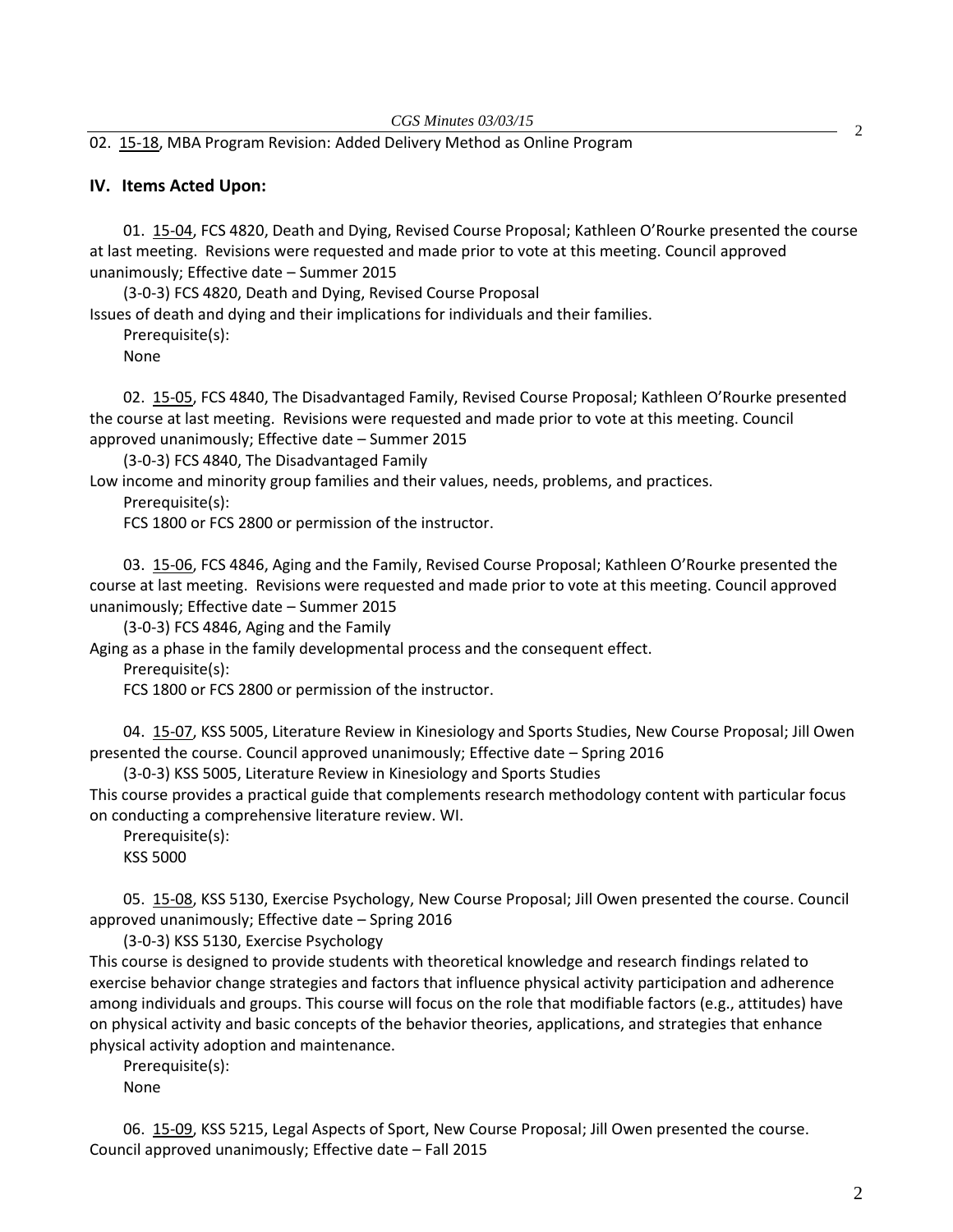(3-0-3) KSS 5215, Legal Aspects of Sport

This is a graduate course relating to the application of tort law, contract law and constitutional law within the sport and fitness industry. The course will provide a legal framework concerning negligence, liability, and risk management practices pertaining to sport businesses. (WI)

Prerequisite(s):

KSS 4760 or equivalent course

07. [15-10,](http://castle.eiu.edu/~eiucgs/currentagendaitems/agenda15-10.pdf) KSS 5250, Exercise Electrocardiography, Revised Course Proposal; Jill Owen presented the course. Council approved unanimously; Effective date – Fall 2015

(3-0-3) KSS 5250, Exercise Electrocardiography

The interpretation of normal and abnormal electrocardiograms at rest and during exercise.

Prerequisite(s):

None

08. [15-11,](http://castle.eiu.edu/~eiucgs/currentagendaitems/agenda15-11.pdf) KSS 5630, Advanced Biomechanics of Resistance Training, New Course Proposal; Jill Owen presented the course. Council approved unanimously; Effective date – Spring 2016

(3-0-3) KSS 5630, Advanced Biomechanics of Resistance Training

This course will explore the biomechanical basis of the transduction process that promotes skeletal muscle adaptation. An emphasis will be placed on qualitative and quantitative description of resistance training techniques. There will be detailed discussion concerning the application of resistance training biomechanics to promote specificity of training.

Prerequisite(s):

KSS 3800

09. [15-12,](http://castle.eiu.edu/~eiucgs/currentagendaitems/agenda15-12.pdf) KSS Program Revision: Exercise Science; Jill Owen presented the proposal. Council approved unanimously; Effective date – Fall 2015

10. [15-13,](http://castle.eiu.edu/~eiucgs/currentagendaitems/agenda15-13.pdf) KSS Program Revision: Sports Administration; Jill Owen presented the proposal. Council approved unanimously; Effective date – Fall 2015

11. [15-14,](http://castle.eiu.edu/~eiucgs/currentagendaitems/agenda15-14.pdf) CMN 5155, Communication and Aging, New Course Proposal; Matt Gill presented the course. Council approved unanimously; Effective date – Summer 2015

(3-0-3) CMN 5155, Communication and Aging

A survey of the research in key areas related to aging and communication. Course introduces central theories of communication and aging and approaches to studying intergenerational communication. Communication's influence on societal attitudes about aging and intergenerational communication, and the impact of communication on issues of independence, wellbeing, healthcare, close personal relationships, decisionmaking, and other communicative contexts related to aging will be examined.

Prerequisite(s): None

12. [15-15,](http://castle.eiu.edu/~eiucgs/currentagendaitems/agenda15-15.pdf) Dual-Degree Program - Biological Sciences and Sustainable Energy; Thomas Canam presented the proposal. Council approved unanimously; Effective date – Fall 2015

13. [15-16,](http://castle.eiu.edu/~eiucgs/currentagendaitems/agenda15-16.pdf) KSS 5225, Physical Activity and Aging, Revised Course Proposal; Jill Owen presented the course. Council approved unanimously; Effective date – Spring 2016

(3-0-3) KSS 5225, Physical Activity and Aging

This course includes information on theories of physical aging, functional changes in humans with aging, and effects of both short term and chronic physical activity upon aging systems. Indications and contraindications

3